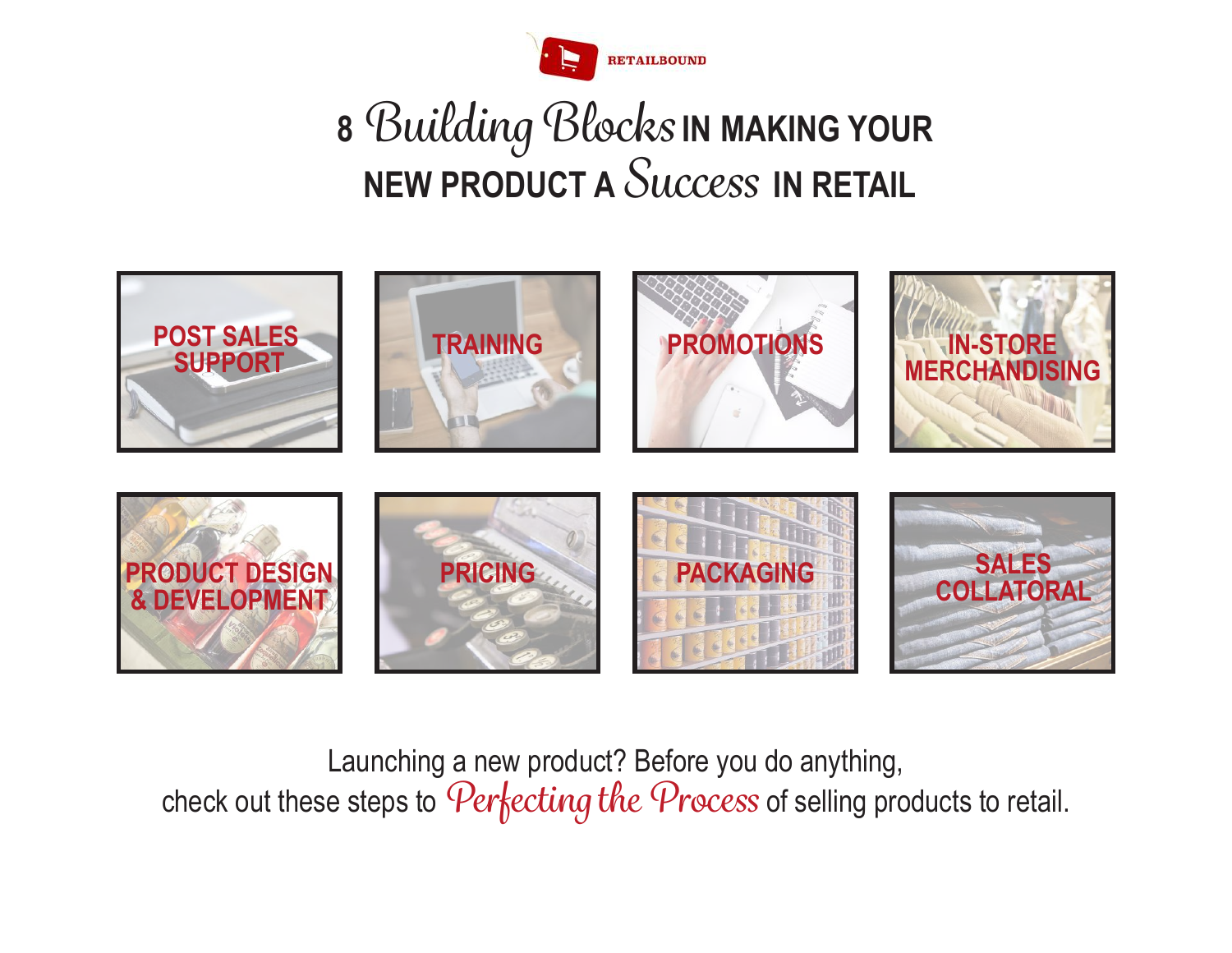If you are a small product manufacturer, you probably know how hard it is to get noticed from large retailers. Like climbing Mount McKinley, you need to make sure all the pre-work has been done before the first call to a retail buyer is made. Retail buyers cannot stand talking to potential suppliers who are not preparedto deal with them.

*Here are the basic 8 building blocks that need to be done prior to making contact with a retailer:*



There is plenty of advice out on the Internet on how to develop a great product, some good and some bad. From a retailer's perspective, make sure your product meets a customer need (i.e. there is demand for such a product) and you have tested the bejesus out of it. Nothing scares a retail buyer than a product with a high defective rate. Take your time and make sure the product passes quality control before showing a retail buyer your sample.

Of the 8 building blocks, pricing is one of the most complex. Price your products too low and risk making a long and sustainable profit. Price your products too high and risk losing placement with potential retailers. Before you determine the price to offer to a retail buyer, understand what the margin requirements are for that particular retailer, what back-end programs like early payment discounts or marketing rebates are required, and finally, what retail price points your competition is at. If you make a mistake with pricing your product for retailers, always price on the high side. It's much easier to come down versus price low and trying to get the buyer to accept a cost increase later on.

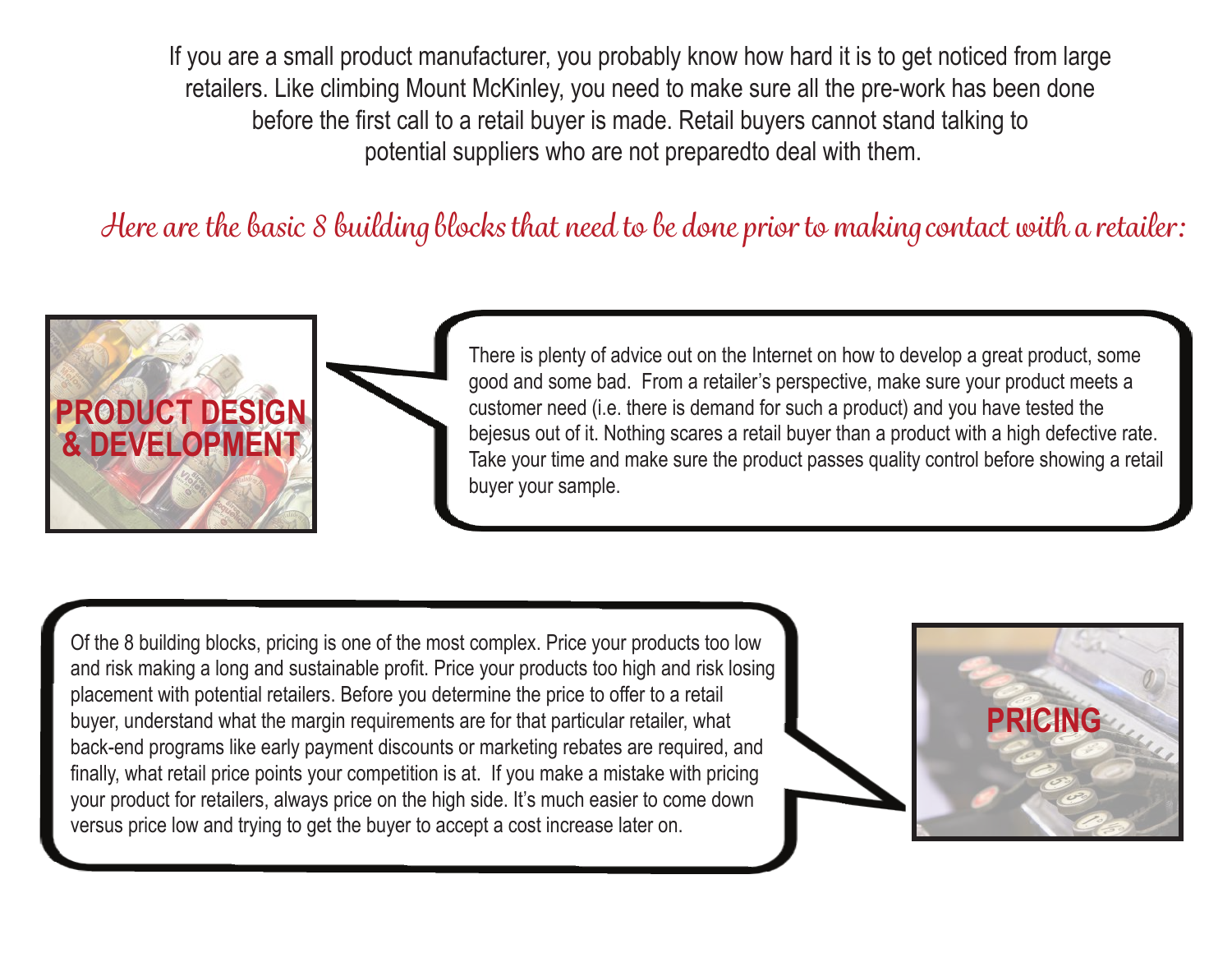

Packaging can come in two forms. One is the packaging to ship the product to the retailer. For the most part, it's a brown corrugated box. However, how many units of your product should be in a box? Will there be 2 or more inner boxes within a large master box? Check to see how many of your products fit on a retail shelf, peg hook, etc… This should help you understand how to correctly determine how many units to put in a master case. Remember that retailers have a very small stock-room. Unless it's a commonly sold product that sells very quickly, most retailers will want to keep store inventory at a minimum.

The other form of packaging is retail packaging of the product. Unless the product is strictly for e-retail or catalog retailers, you must have 4-color packaging versus a plain brown box. 4-color packaging is probably the best sales person on your team. Most new products at a retail store are bought by customers due to the packaging, not via a sales associate. If you don't have the experience, outsource this task to a reputable packaging designer.

Sales Collateral is a generic term for sales tools. To sell your product to retailers, their sales associates, and perhaps their customers, you need to have sales collateral made for each of your products. This also includes product images, catalog/online copy, and even product videos. The more content you can offer to retailers on your products, your chances of positive sales growth will increase. Like with retail packaging, if you don't have the expertise or the time to develop sales tools like copy or videos, find a freelance professional who can do the task for you.

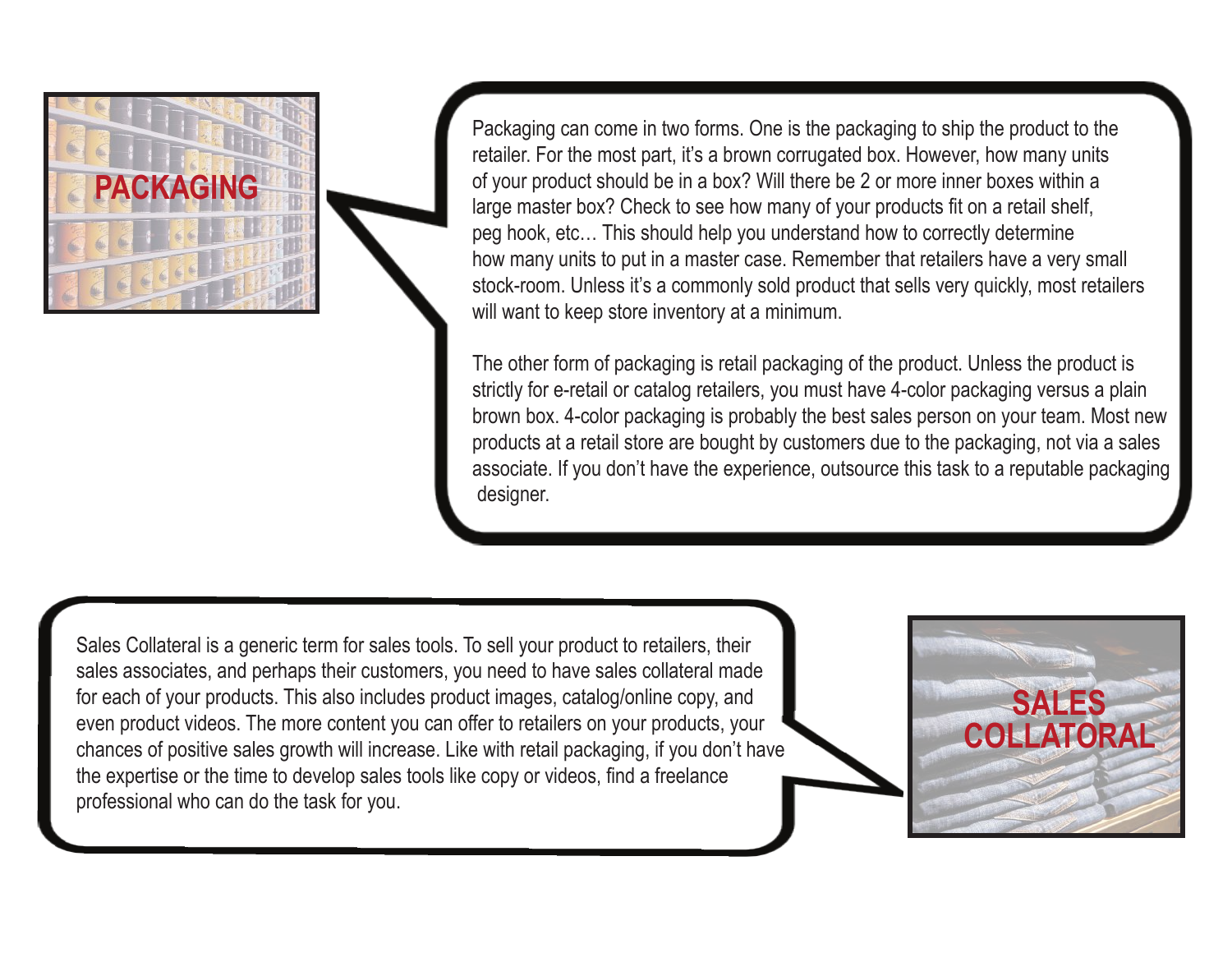

Did you know most retail sales associates turn at a particular retailer at least 3 times per year? That means that the sales associate that you met this month will most likely be gone in about 4 months. Best in class retail suppliers constantly educate their retail partners' sales associates in addition to offering contests and monetary SPIFF programs to motivate the sales associate to push their product to the end consumer. Training can be as simple as a well-written article in the retailer's in-store communication vehicle to a national product roll-out where you train groups of store associates in person. After retail packaging, the retail sales associate is your next best salesperson in getting the end consumer to try or purchase your product off the shelf.

Most retail buyers will not listen to your sales pitch unless you have a plan in driving customers to their stores, their website, or their catalog. Getting the product in the store is half the battle. You need to have a solid marketing or promotional strategy in getting customers to purchase your products from your retail partners. Promotions could be a temporary price markdown, a gift with purchase, or an exclusive bundle that can only be purchased for a limited time. The more effective your promotional strategy, the more repeat purchase orders you will receive. If you don't help your retail partners with driving sell-through of your products, you will most likely get a request from the retail buyers for a permanent price markdown or worse, have the product returned back to you for a full refund. If you don't have the experience or time to develop and manage promotions, consider outsourcingthis task to a reputable company like Retailbound.